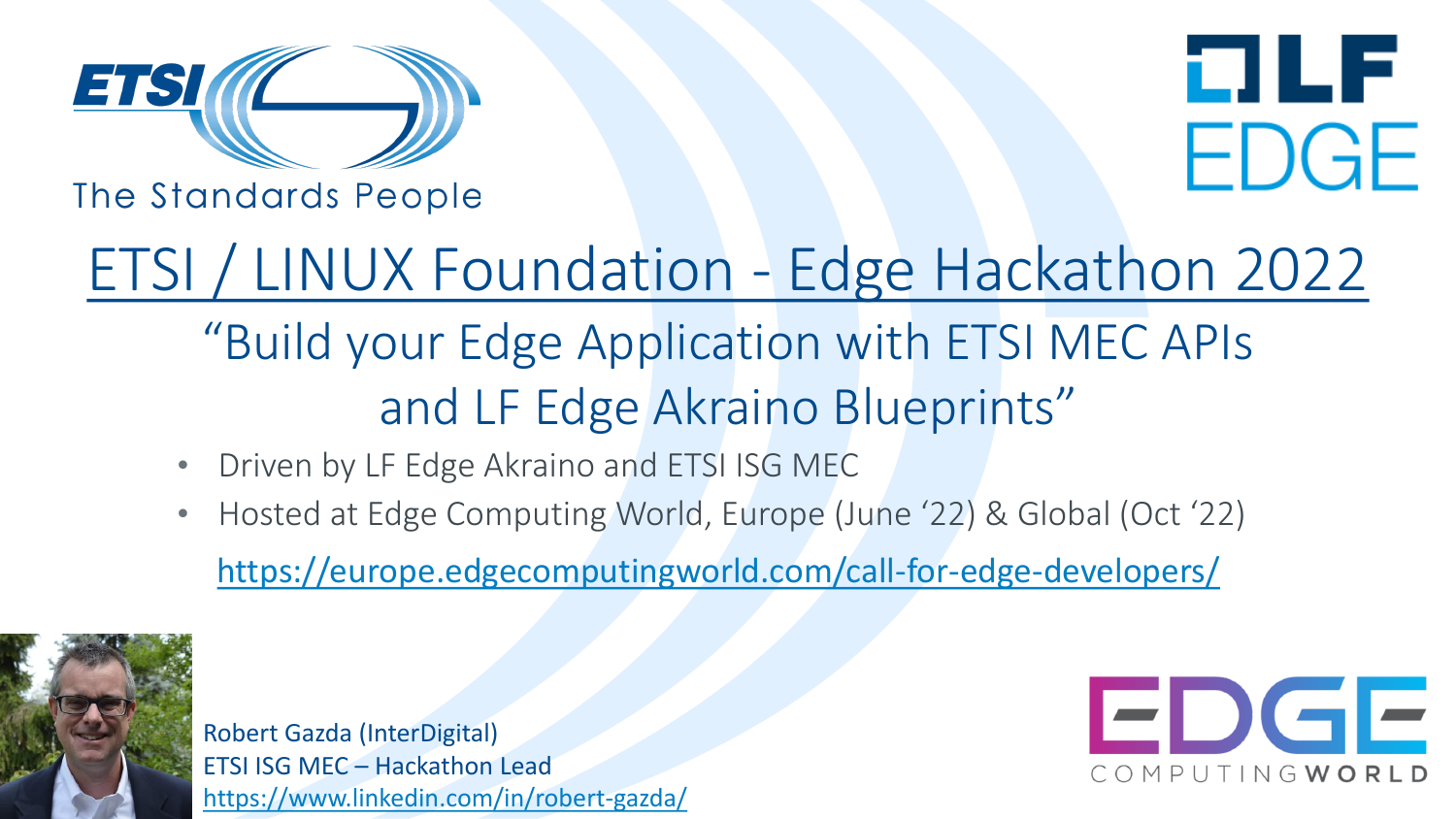## ETSI / LINUX Foundation - Edge Hackathon 2022 – The Challenge

**ETSI** 

#### Call for Edge Computing Developers:

*Realize an innovative edge application, solution, or use-case utilizing ETSI MEC Service APIs and LF Edge Akraino Blueprints*

#### Hackathon Application Verticals

- 1) Automotive: Realize a vehicular use case or service to enable intelligent traffic control, driving capabilities, increased safety, etc.
- 2) Mixed and Augmented Reality: Realize an immersive application enabling interactivity of physical systems and human experiences.
- 3) Edge Computing and 5G: Deploy and use 5G and hybrid edge infrastructure to enable federation for distributed edge applications

*Teams are encouraged to be creative and to propose solutions in other application verticals. We are hoping for some surprises!!*

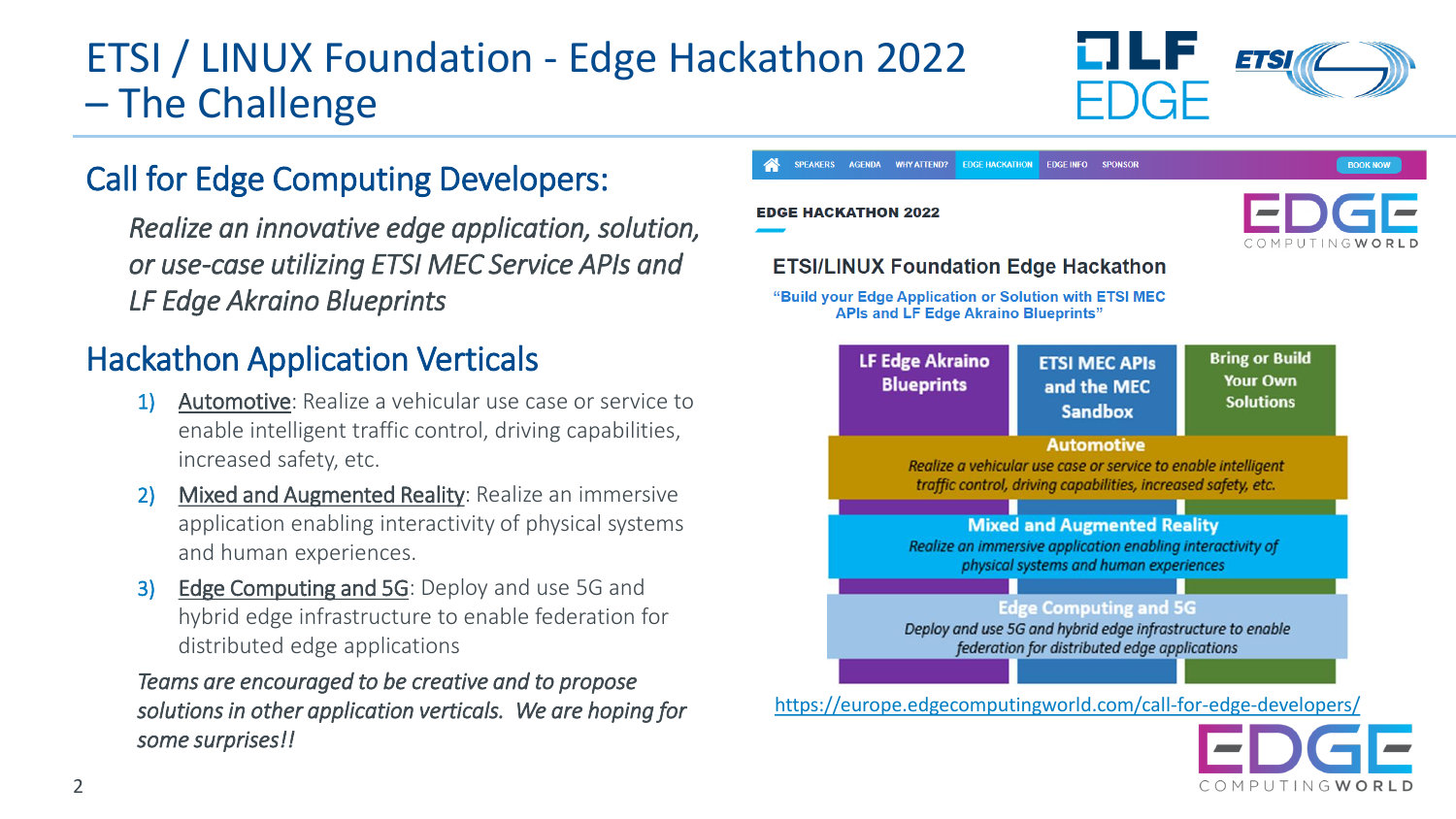## ETSI / LINUX Foundation - Edge Hackathon 2022 – The Format



#### Hybrid Remote / Onsite Hackathon:

- Teams participate from anywhere in the world with remote access to LF Edge Akraino Blueprints resources and the ETSI MEC Sandbox [\(try-mec.etsi.org](https://try-mec.etsi.org/))
- Hackathon runs remotely from July through September
- Short-list "best" teams will be invited to perform onsite live demonstrations and engage in a "pitch-off" at the Edge Computing World, Global Event (Oct '22)
- Cost of participation is free.

#### Hackathon Timeline:

- Call for Developers Submissions Open:  $1<sup>st</sup>$  June
- Hackathon Info Sessions at the *Edge Computing World, Europe*: 22<sup>nd</sup> June
- Call for Developers Submissions Deadline:  $29<sup>th</sup>$  June
- Hackathon starts 1<sup>st</sup> July and runs through 23<sup>rd</sup> September
- Mid-Hackathon Check-in: 9<sup>th</sup> September
- Final Submission Deliveries: 23 September
- Onsite Hackathon Demonstrations and "Pitch-off" at the *Edge Computing World,*  Global in Santa Clara, Silicon Valley: 10<sup>th</sup>-12<sup>th</sup> October with live judging
- Winner will be selected and announced at the event







intel. arm

 $\mathbf{U}$   $\mathbf{D}$   $\in$  QUINIX

*V* interdigital

*…additional supporters are* 

*joining!!!*

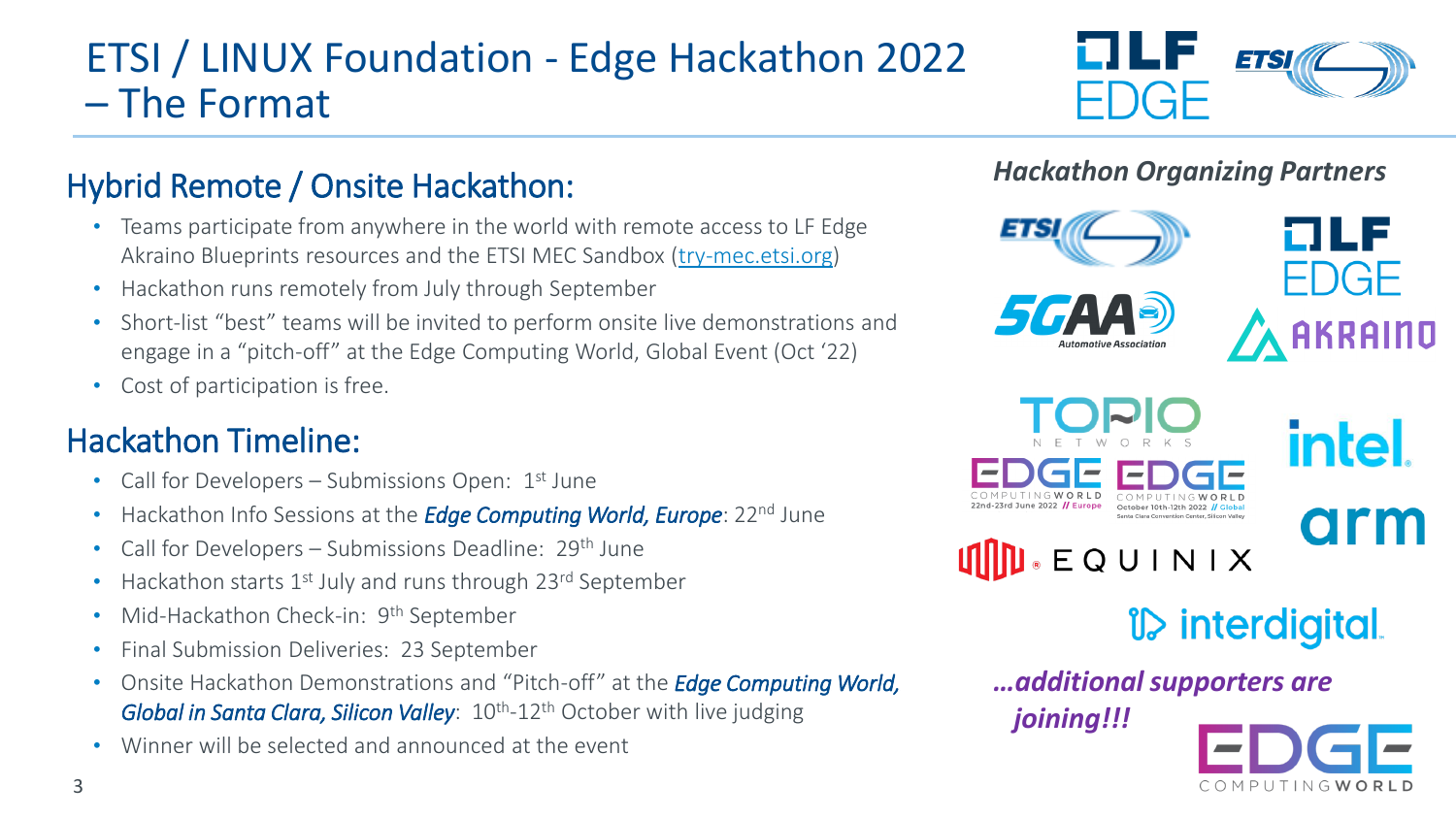## ETSI / LINUX Foundation - Edge Hackathon 2022 – Judging Criteria and Prizes



### Hackathon – Challenge Judging Criteria:

- Innovation How novel is the submitted edge app or service?
- Credibility How realistic is the solution?
- Use of ETSI MEC Service APIs
- Use of LF Edge Akraino Blueprints
- Quality Quality of submission deliverables
- Pitch and Demonstration For the selected short list

## Hackathon – Prizes:

- Several prizes will be awarded including *up to \$20,000 Cash Prizes*, Access to Developer Tools, Access to Incubator Programs, etc.
	- A *\$3,000 special prize* will be awarded to the *best automotive app*, courtesy of the **5GAA**
- Short-list Teams will be provided with a travel stipend for the Edge Computing World in Santa Clara, Silicon Valley



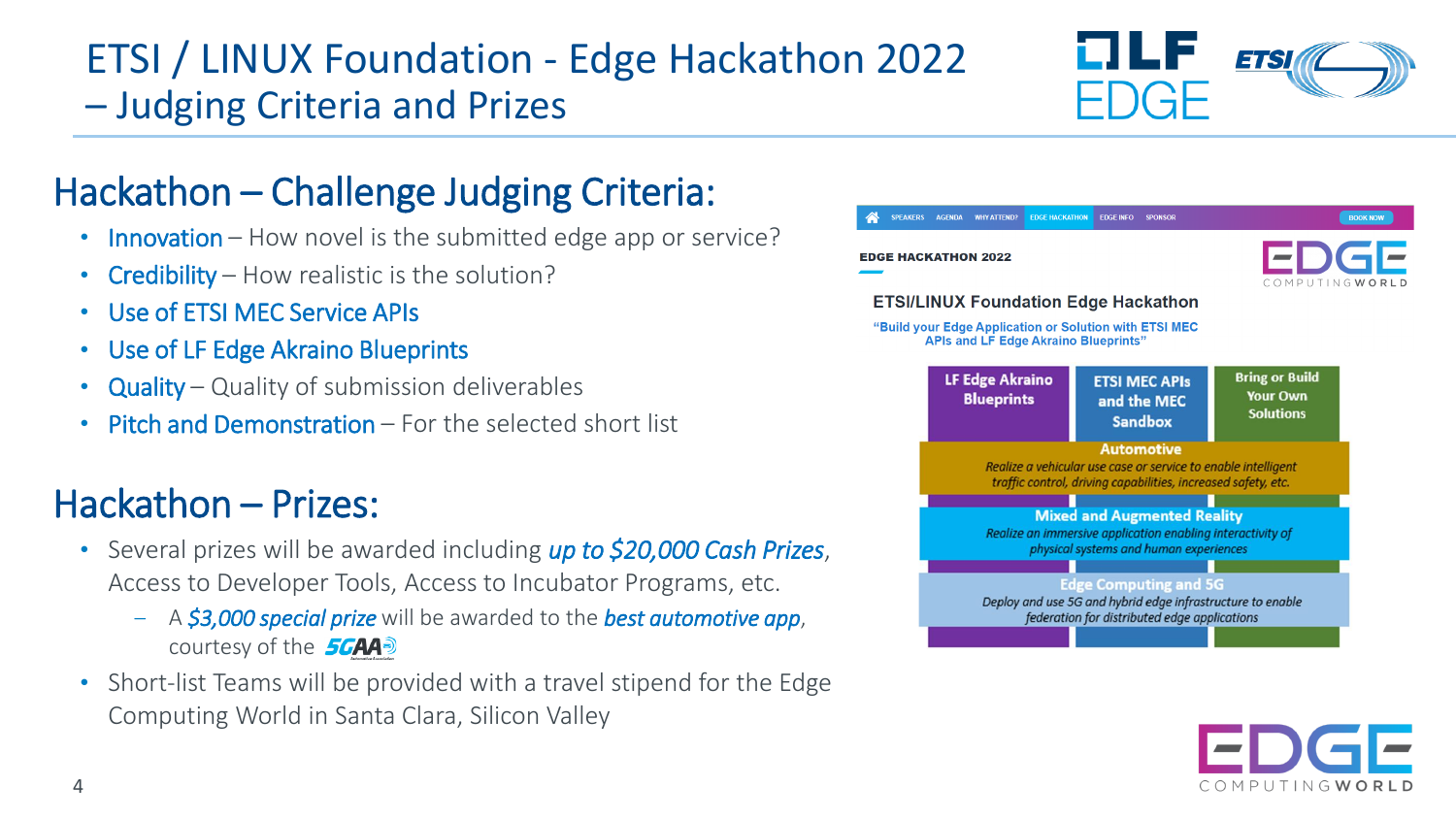## ETSI / LINUX Foundation - Edge Hackathon 2022 – Want to learn more?



## Visit the Hackathon Website:

#### [https://europe.edgecomputingworld.com](https://europe.edgecomputingworld.com/call-for-edge-developers/) /call-for-edge-developers/

You will find information of suggested ETSI MEC Service APIs, the ETSI MEC Sandbox Environment, available LF Edge Akraino Blueprints, and optional hosting resources.

## Engage and ask questions on Slack:

<https://ecw2022-hackathon.slack.com/>

Experts are available to respond to inquires.